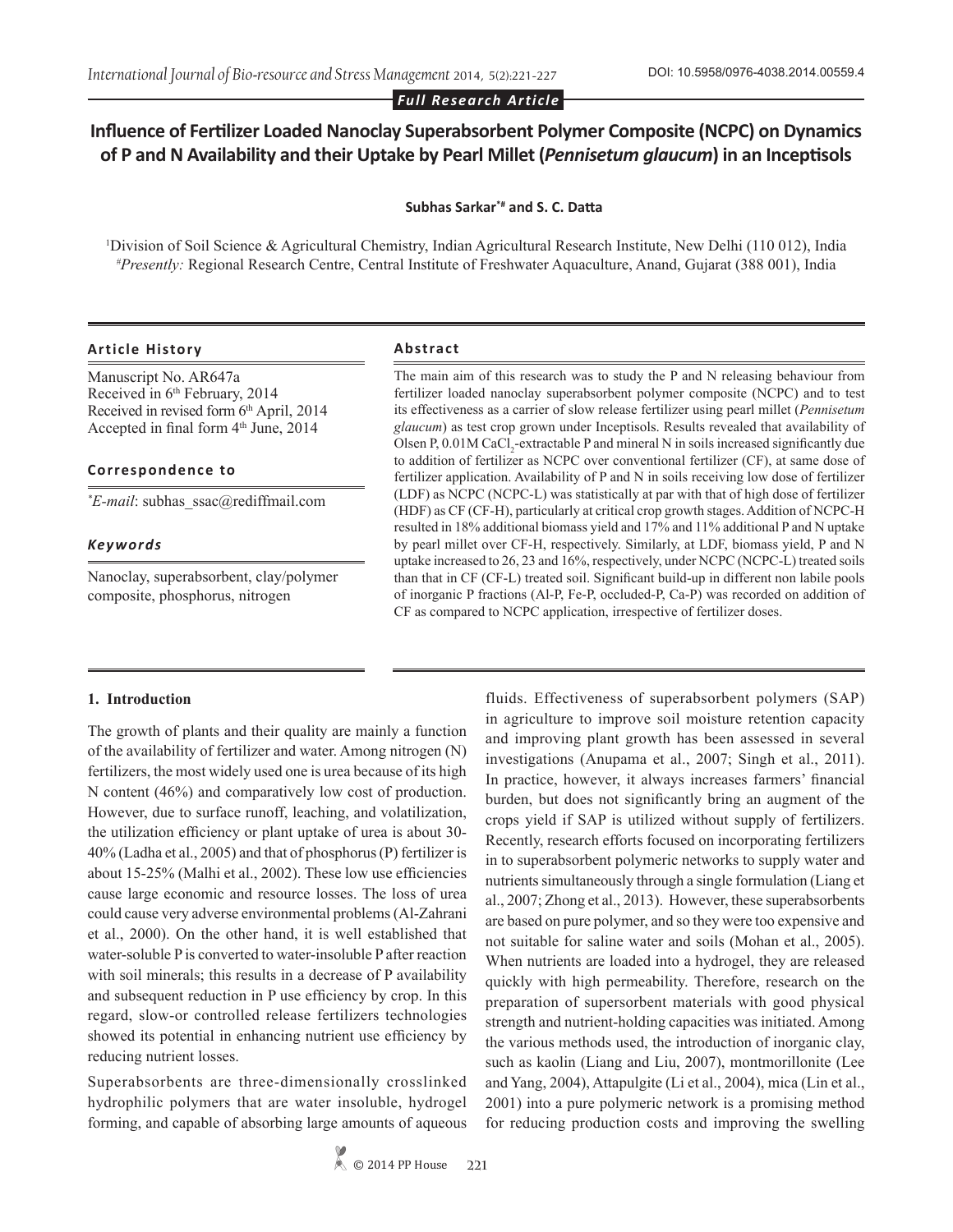properties and hydrogel strengths. Moreover, it was found that the incorporation of kaolin nanopowder into a superabsorbent polymeric network can decrease the diffusion coefficient of urea release from urea-loaded composite hydrogels (Liang and Liu, 2007). Our previous study (Sarkar et al., 2014) also demonstrated that incorporation of nanosized clay into superabsorbent polymer matrix decrease the rate of nutrient release from fertilizer loaded nanoclay superabsorbent polymer composites (NCPC) in distilled water. The research work on effectiveness of nanoclay superabsorbent polymer composites as a slow release fertilizer is still in a developing stage and need to be studied thoroughly. Thus on the basis of the aforementioned background, the objectives of the present article was to assess the P and N release behaviour from fertilizer loaded nanoclay superabsorbent polymer composite **(**NCPC) in comparison with conventional fertilizer (CF) using pearl millet grown in an Inceptisols.

#### **2. Materials and Methods**

#### *2.1. Experimental conditions and treatment details*

A greenhouse experiment was carried out in kharif season, July to September, 2010 at the Indian Agricultural Research Institute (IARI), New Delhi located at 28° 37´ -28° 39´ N latitude and 77° 9´ - 77° 11´ E longitude. Pearl millet (*Pennisetum glaucum*, variety: Pusa composite-383) was grown in an Inceptisols with 10 kg capacity (7 kg soil) pots (2 plants pot<sup>-1</sup>) under five treatments (three replicates) consisting of control (no NP), high dose of fertilizer (HDF) as NCPC (NCPC-H), low dose of fertilizer (LDF) as NCPC (NCPC-L), HDF as conventional fertilizer-CF (CF-H) and LDF as CF (CF-L). High dose of fertilizer (HDF) corresponds to N &  $P_2O_5 \omega$  60 and 40 mg kg<sup>-1</sup> soil, respectively, while low dose of fertilizer (LDF) corresponds to N &  $P_2O_5 \textcircled{a}$  30 and 20 mg kg<sup>-1</sup> soil, respectively. All the treatments were assigned in a completely randomized design (CRD) and replicated thrice. In all the treatments (including control)  $K_2O$  were applied  $@$  20 mg kg<sup>-1</sup> soil in the form of KCl. To simulate leaching loss of mineral nitrogen in natural field condition we leached each pot at  $15<sup>th</sup>$  day after sowing the crop with 3.5 l of de-ionized water and the leachates were collected in a reagent bottle. The total mineral N leached from the soil was determined by multiplying the concentration of mineral N in the leachate and volume of the leachate. The pots were kept weed-free and irrigated on need basis to ensure that water was not a limiting factor. Some of the important physicochemical properties of the experimental soil analyzed by standard methodswere: texture sandy loam with sand 69.0%, silt 19.6% and clay  $11.4\%$  (Jackson, 1973); pH<sub>w</sub> (1:2.5, soil:water) 7.9 (Jackson, 1973); electrical conductivity  $(EC<sub>w</sub> 1:2, soil:water)$  $0.24$  ds m<sup>-1</sup> (Jackson, 1973); organic carbon  $0.29\%$  (Walkley and Black, 1934); Olsen phosphorus 13.2 mg kg-1 soil (Olsen

et al., 1954); ammonium nitrogen 16.7 mg kg-1, nitrate nitrogen 19.4 mg kg-1 soil (Keeney and Nelson, 1982); P-fixing capacity 25% (Waugh and Fitts, 1966); available potassium 135 mg kg-1 soil (Hanway and Heidel, 1952).

#### *2.2. Synthesis of fertilizer loaded NCPC*

The smectite dominated nanoclay was separated from soil of order Vertisols. Then a nanoclay superabsorbent polymer composite (NCPC) was synthesized by copolymerization of partially neutralized acrylic acid, acrylamide and nanoclay (10 wt %) using ammonium persulphate as radical initiator and N,N'-methylene bisacrylamide as crosslinker. The details on synthesis of NCPC can be seen from our previous study (Sarkar et al., 2014). The loading of the NCPC with urea and di-ammonium phosphate (DAP) were carried out by immersing pre-weighed dry gels into the aqueous solution of respective fertilizer for 20 h to reach swelling equilibrium. Thereafter, the swollen gels were dried at  $60^{\circ}$ C for 6 days, milled and screened. The component analysis showed that DAP loaded NCPC contained 16.9%  $P_2O_5$  and 6.6% N and urea loaded NCPC contained 17.4% N.

# *2.3. Sampling, measurements and data analysis*

Sub-samples of soils were drawn by a tube auger from each pot at an interval of 10, 20, 30, 40, 50 and 60 days after sowing (DAS) and subsequently processed for further analysis. Ammonium-N ( $NH_4^+$ -N) and nitrate-N (NO<sub>3</sub> - N) in soil were estimated by following the procedure given by Keeney and Nelson (1982). Phosphorus from soil samples were extracted with Olsen extractant  $(0.5 \text{ M } \text{NaHCO}_3)$  and  $0.01 \text{ M } \text{CaCl}_2$ solution (Soil:extractant ration of 1:10) and P-content in the extracts were determined by ascorbic acid method (Watanable and Olsen, 1965). Inorganic P in soil samples was fractionated after harvest of the crop using the procedure developed by Peterson and Corey (1966). Plants were harvested at 60 days after sowing and dry weight recorded after drying them in a hot-air oven till constant weight. Samples were digested in a 2:1 mixture of  $HNO<sub>3</sub>$  and  $HClO<sub>4</sub>$  and P concentration was determined by molybdo-phosphoric acid method. Total nitrogen in plant samples were determined by micro-Kjeldahl method

Experimental data were analyzed following standard statistical methods (Gomez and Gomez, 1984). Data obtained were subjected to analysis of variance (ANOVA) using statistical software MSTATC. The Duncan's Multiple Range Test was used to segregate significance of difference among the mean values.

## **3. Results and Discussion**

# *3.1. Inorganic P fractions at harvest of the crop*

Among the different inorganic P fractions, saloid-P, aluminium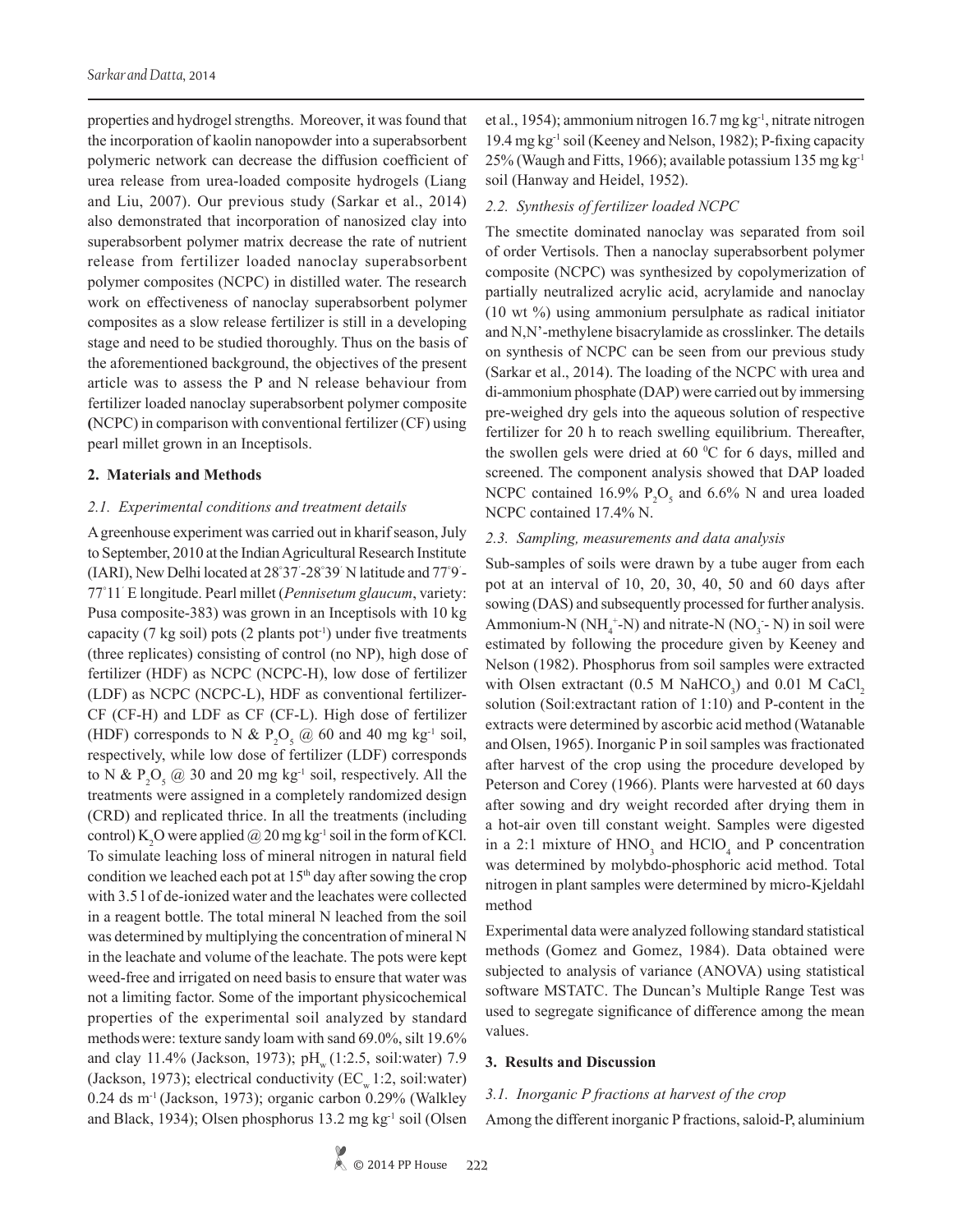bound-P (Al-P), iron bound-P (Fe-P), occluded-P (O-P) and calcium bound-P (Ca-P) were significantly affected by application of different fertilizer treatments (Figure 1a,b,c,d,e). Data in Figure 1a revealed that saloid-P contents recorded under treatments NCPC-H and CF-H were at par and significantly higher compared to other treatments (control, NCPC-L and CF-L). Further, the concentration of saloid-P in soils treated with NCPC-L and CF-L were at par. Addition of conventional fertilizer (CF-H and CF-L) induced a significant increase in Al-P content of soil as compared to other treatments (Figure 1b). Moreover, CF-H registered significantly higher content of Al-P in soil over CF-L treatment. Similarly, Fe-P content in the soils was not affected on addition of NCPC (NCPC-H and NCPC-L) over control (Figure 1c). Whereas, conventional fertilizer application (CF-H and CF-L) resulted significantly higher Fe-P content in the soil as compared to other treatments. Treatment CF-H registered higher Fe-P content in soil than that recorded under treatment CF-L. Occluded-P content measured under CF-H was significantly higher than that of other treatments and remained at par for all other treatments (Figure 1d). Figure 1e showed that addition of CF (CF-H &







© 2014 PP House

**223**

CF-L) registered significantly higher fixation of inorganic P in to calcium bound form (Ca-P) than that of other treatments. Whereas, NCPC treated soils did not change Ca-P fraction over control. Further, Treatment CF-H induced higher Ca-P content in soil than that in CF-L treatment. In general, the reactions of P with soils are concentration dependent. This implies that one single application of highly soluble P is likely to result in a rapid reduction of available forms due to fixation in to soil medium. Addition of highly soluble conventional DAP fertilizer resulted in very high concentration of inorganic phosphate in to soil that









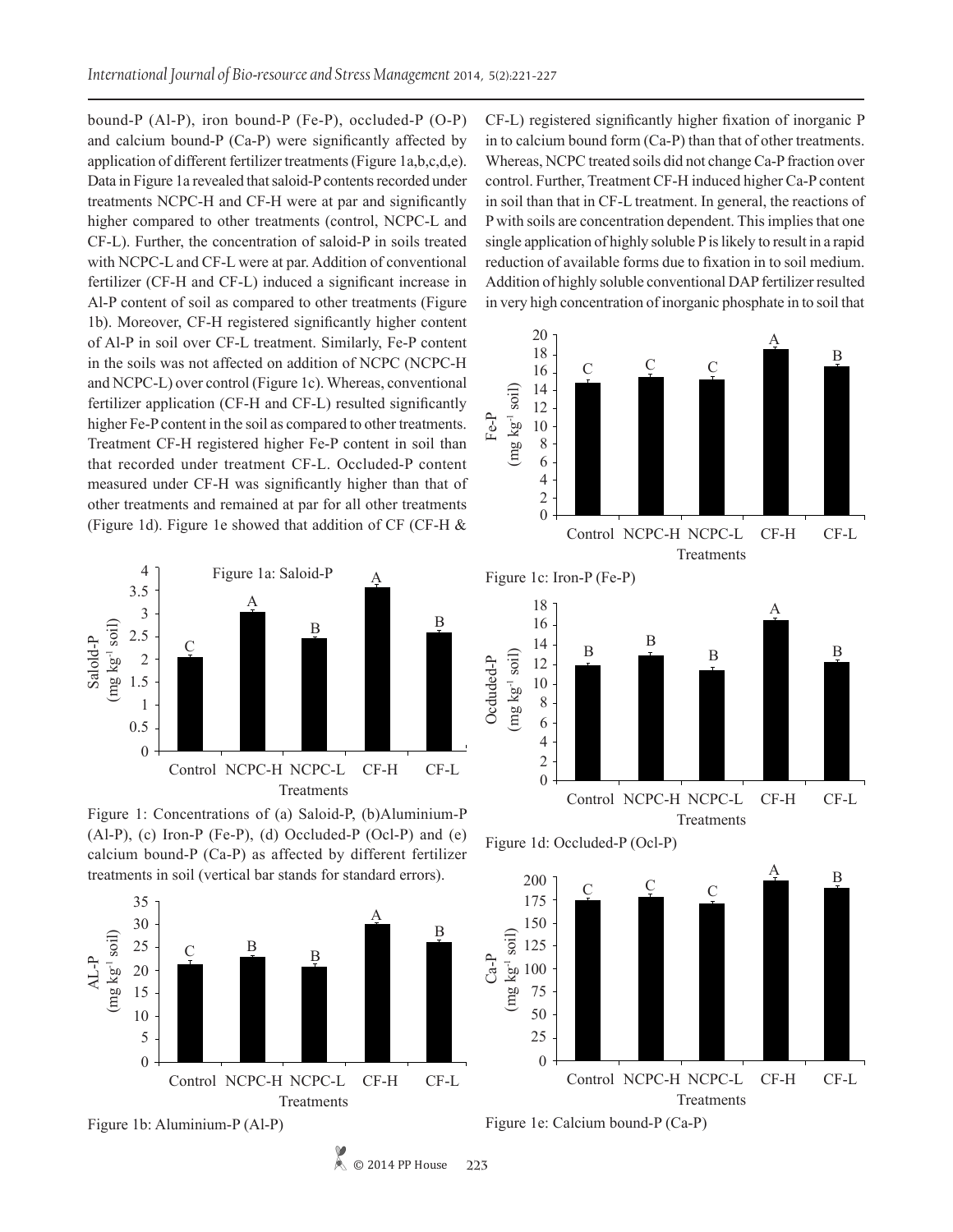might have contributed to its higher fixation and subsequent increase in non-available inorganic fractions (Shaviv and Schnek, 1989). On the contrary, application of DAP through NCPC resulted in controlled release of phosphate in to soil medium which might have contributed to reduced phosphate fixation.

#### *3.2. Phosphorus availability*

Lowest amount of Olsen-P and  $0.01M$  CaCl<sub>2</sub>-P were recorded in control where no P was added compared to treatments receiving P-fertilization, irrespective of sampling periods (Figure 2a,b). In general, availability of P (Olsen-P and 0.01M  $CaCl<sub>2</sub>-P$ ) decreased continuously with progress of sampling periods, irrespective of fertilizer treatments, but the rate of decrease was much higher under CF treated soils than that in NCPC treated soils, especially at initial sampling periods. Further, at same dose of fertilizer application, P availability (Olsen-P and  $0.01M$  CaCl<sub>2</sub>-P) under NCPC treated soil was higher than its corresponding CF treatment for at least up to 40 DAS. Availability of P under NCPC-L treatment was remained at par with P availability under CF-H treatment at critical crop growth stages (20 to 40 DAS). Data emanated from the study revealed that soils treated with conventional DAP fertilizer significantly decreased availability of P in soil as compared to DAP loaded NCPC treated soils (Figure 2a,b). Reduced availability of P in conventional DAP treated soils attributed to rapid reduction of available P into insoluble form due to fixation in soil. On the other hand increased availability of P on addition of NCPC might be due to controlled release of nutrients into fixing medium as reported by previous study (Barrow, 1985). Data recorded on different inorganic P fractions were in line with the increased P availability data under NCPC treated soils. Present study showed that NCPC fertilizer worked as a controlled release fertilizer with respect to P. This present

results corroborate the findings of our previous laboratory study (Sarkar et al., 2014).

#### *3.3. Mineral N availability*

In general, the concentrations of ammonium-N  $(NH_4^+N)$ , mitrate-N (NO<sub>3</sub>-N) and total mineral-N in soils decreased with advancement of crop growth and became lowest at harvest of the crop (60 DAS), irrespective of treatments (Figure 3a,b,c). Concentration of  $NH_4^+$ -N in soil under NCPC-H remained at par with CF-H across the sampling period, except at 30 DAS and 40 DAS when treatment NCPC-H maintained significantly higher NH<sub>4</sub><sup>+</sup>-N in soil than CF-H (Figure 3a). Application of CF-H registered significantly higher amounts of  $NH_4^+$ -N in soils over NCPC-L up to 20 DAS and thereafter (30 DAS and 40 DAS), the differences were statistically non-significant. Concentration of NH<sub>4</sub><sup>+</sup>-N recorded under NCPC-L treatment was significantly higher than that in CF-L for 30 and 40 DAS and thereafter the differences remained at par. Significantly higher nitrate N  $(NO<sub>3</sub> - N)$  in soil was noticed under CF-H over NCPC-H at 10 DAS, the trend reversed significantly at 20, 30 and 40 DAS and remained at par thereafter (Figure 3b). Similarly, treatment CF-L registered significantly higher  $NO<sub>3</sub> - N$  in soil over

Table 1: Pearl millet plant dry matter (DM), plant height (PH), N-concentration (NC), N-uptake (NU), P-Concentration (PC) and P-uptake (PU) at the harvest of crop.

| Treat-                                                      | DM(g PH NC)                                          |                                   | $NU$ (mg)        | PC                                   | $PU$ (mg          |
|-------------------------------------------------------------|------------------------------------------------------|-----------------------------------|------------------|--------------------------------------|-------------------|
| ments                                                       | $pot1$ )                                             | $(cm)$ $(\%)$                     | $pot-1$ )        | (%)                                  | $pot1$ )          |
| Control                                                     | $12.0^{\rm D}$ 66 <sup>D</sup> 0.53 <sup>B</sup>     |                                   | 84 <sup>D</sup>  | $0.115B$ 14.2 <sup>D</sup>           |                   |
| NCPC-H 36.8 <sup>A</sup> 139 <sup>A</sup> 0.61 <sup>A</sup> |                                                      |                                   | 223 <sup>A</sup> | 0.140 <sup>A</sup>                   | 51.6 <sup>A</sup> |
| NCPC-L                                                      | $29.6^{\rm B}$ 113 <sup>B</sup> 0.60 <sup>A</sup>    |                                   | 188 <sup>B</sup> | 0.148 <sup>A</sup>                   | $42.7^{\rm B}$    |
| $CF-H$                                                      | 31.4 <sup>B</sup> 112 <sup>B</sup> 0.62 <sup>A</sup> |                                   | 201 <sup>B</sup> | 0.153 <sup>A</sup>                   | 44 $4^{\rm B}$    |
| $CF-I.$                                                     | $23.6^{\circ}$                                       | 97 <sup>C</sup> 0.59 <sup>B</sup> | $162^{\circ}$    | $0.145^{\text{A}}$ 34 9 <sup>C</sup> |                   |
|                                                             |                                                      |                                   |                  |                                      |                   |

\* mean separation within columns by the Duncan's test; *p*<0.05





Figure 2b: 0.01 M CaCl<sub>2</sub>-extractable P

Figure 2: Changes in availability of (a) Olsen-P and (b)  $0.01M$  CaCl<sub>2</sub>-extractable-P as affected by different fertilizer treatments (vertical bar stands for standard errors).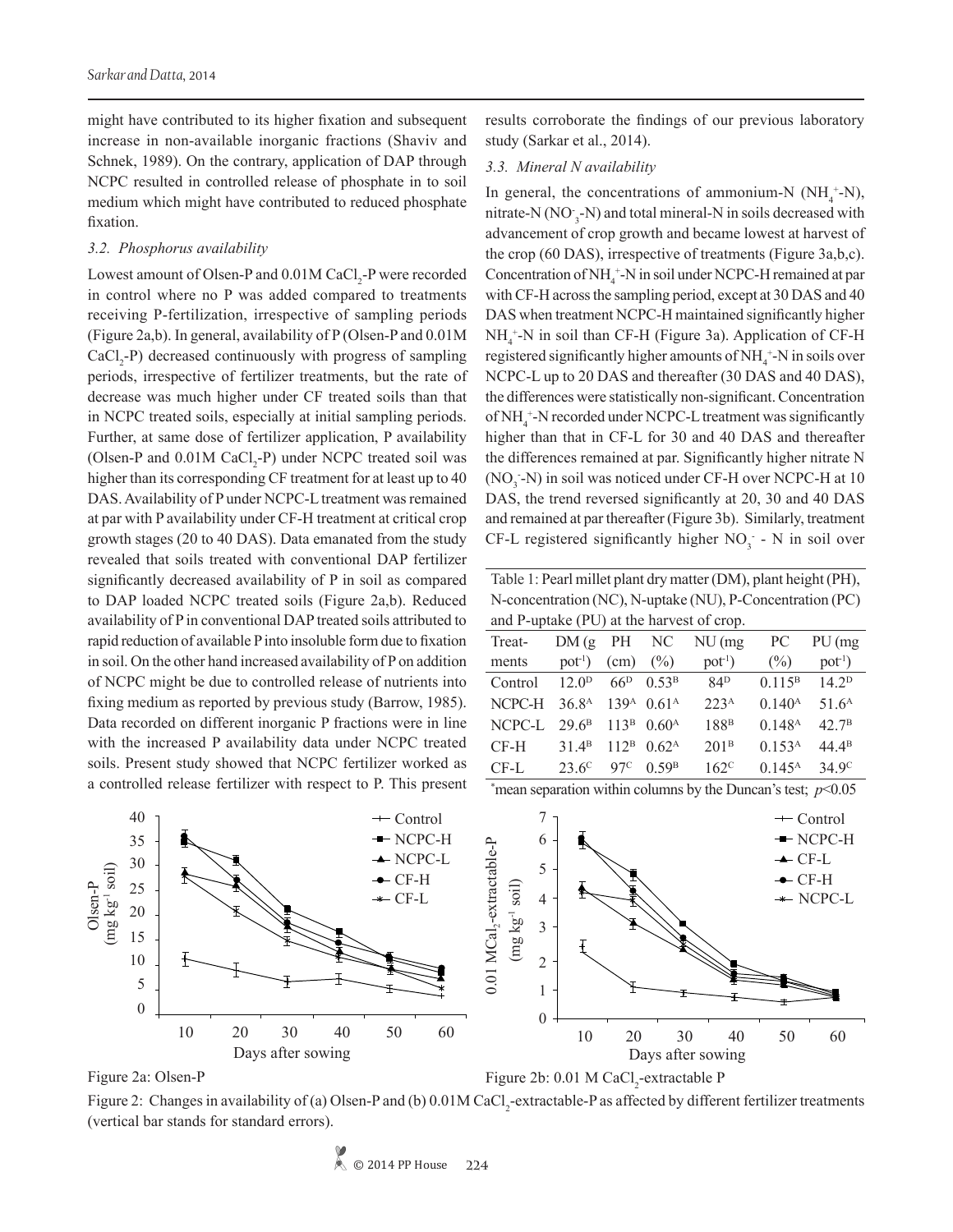NCPC-L at 10 DAS, remained lower at 20 and 30 DAS and was at par for 40 DAS and onwards. Further, treatment NCPC-L was equally effective in maintaining availability of  $NO_3^-$  - N in soil with treatment CF-H at 20 and 30 DAS. Figure 3c depicted that total mineral N concentration in the soil of the NCPC-H treatment was lower than that in the CF-H treatment for the early sampling period (10 DAS). After that time the NCPC-H treatment tended to maintain a higher concentration of total mineral N in the soil, although the differences were not always statistically significant. Similarly, at early stage (10 DAS) treatment CF-L maintained significantly higher concentration of total mineral N than NCPC-L treatment, thereafter the trend reversed although the differences were not always statistically significant. Moreover, the total mineral N concentration in the soil of the NCPC-L treatment was remained at par with the total mineral N concentration in the soil treated with CF-H for 30 and 40 DAS.

The leaching loss of mineral N at 15 days showed that significantly higher mineral N was lost from soils receiving



Figure 3a: Ammonium-N

conventional CF as compared to NCPC treated soils, irrespective of fertilizer dose (Figure 4). Further, loss of mineral N from CF-H treated soil was significantly higher than that recorded under CF-L treated soil. Similarly, NCPC-H registered significantly higher leaching loss of mineral N over NCPC-L. Rapid hydrolysis of urea under conventional fertilizer and subsequent nitrification resulted in higher  $NH_4$ <sup>+</sup>-N and  $NO_{3}$ -N in soils treated with CF than that in NCPC treated soils, particularly at initial stages. The higher leaching loss of mineral N under conventional fertilizer resulted lower mineral N content in soil at middle stages (30 DAS) of crop growth as compared to NCPC treated soils. Mikkelson et al. (1994) also reported reduction in N leaching loss under controlled release fertilizer (CRF) application. At middle stages of crop growth (30 DAS), nitrate N content was higher in NCPC treated soils as compared to conventional fertilizers. This indicated that NCPC could maintain a gradual release of loaded urea in soil for a longer duration. Chen et al. (2008) also reported that polyolefin coated urea (controlled release) maintained a higher concentration of mineral N (ammonium) in the soil for longer duration than urea, resulted in increased recovery of fertilizer N. Almost all the treatments were accompanied by a general decrease in total mineral N at harvest. The extent of decrease, however, was relatively greater under NCPC treated soils as compared to CF which indicated higher uptake of nutrient in former cases.

# *3.4. Biomass yield, plant height and P and N uptake*

Significant increases in biomass yields above the control were recorded on addition of different fertilizer treatments (Table 1). Addition of NCPC-H registered significantly highest biomass yield  $(36.8 \text{ g pot}^{-1})$  while the lowest was observed for absolute control (12.0 g pot<sup>-1</sup>). Treatment NCPC-H boosted  $18\%$ additional biomass yield over CF-H. Whereas, biomass yield recorded under NCPC-L was 26% higher than that recorded



Figure 3: Changes in availability of (a) ammonium-N, (b) nitrate-N and (c) total mineral-N as affected by different fertilizer treatments (vertical bar stands for standard errors).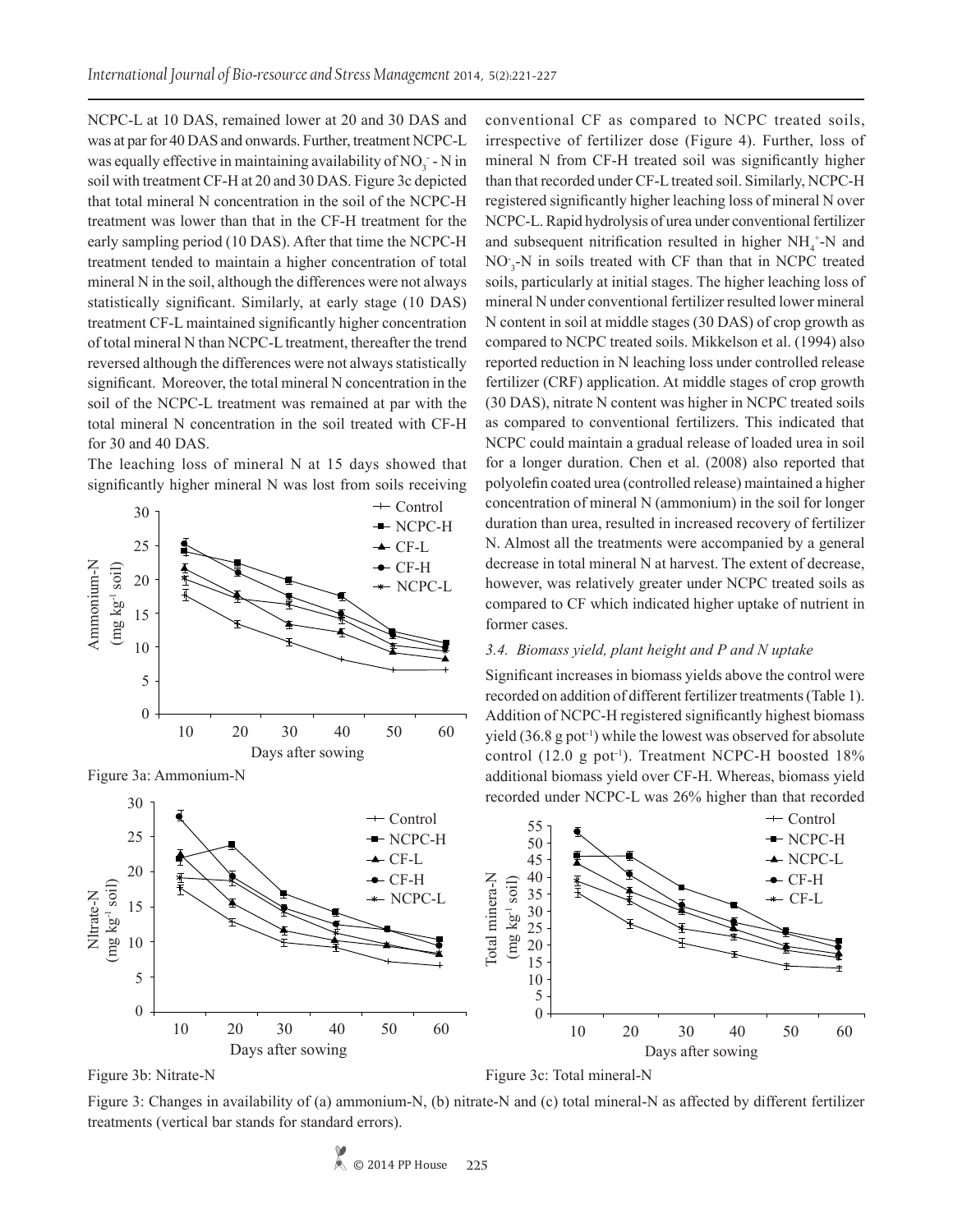under CF-L treatment (Table 1). Biomass yield of pearl millet under NCPC-L  $(29.6 \text{ g pot}^{-1})$  was at par with biomass yield under CF-H treatment  $(31.4 \text{ g pot}^{-1})$ . Data on plant height of pearl millet followed the same trend as observed for biomass yield (Table 1). Plant height of pearl millet plant ranged from 139 cm under NCPC-H to 66 cm for control treatment. Application of NCPC-H induced 25% higher plant height over CF-H. While, NCPC-L resulted in 17% higher plant height over plant height recorded under CF-L.

The influence of fertilizer application on P and N accumulation in pearl millet was noticeable (Table 1). Application of P fertilizer either as NCPC or CF induced significant increase in P-content in pearl millet straw, irrespective of fertilizer doses. The P-content recorded under all P-fertilization treatments were at par and varied from 0.140% (NCPC-H) to 0.153% (CF-H). Nitrogen content in pearl millet was unaffected under CF-L, but increased significantly for all other N-fertilization treatments (NCPC-H, NCPC-L and CF-H) compared to control where fertilizer N was not added (Table 1). Nitrogen content in the straw varied from 0.53% under control to 0.62% under CF-H. Application of NCPC-H, NCPC-L and CF-H were equally effective in maintaining N-content in pearl millet. The maximum uptake of P (51.6 mg pot<sup>-1</sup>) and N (223 mg pot<sup>-1</sup>) by pearl millet were obtained in pots where high dose of fertilizer (HDF) was applied as NCPC (NCPC-H). Treatment NCPC-H resulted in 17.0% and 11.0% additional uptake of P and N, respectively, over the CF-H, while treatment NCPC-L resulted in 23.0% and 16.0% higher uptake of P and N, respectively, over the CF-L. Results revealed that application of P and N fertilizers as NCPC induced significantly higher uptake of P and N than CF, at same dose of fertilizer. Further, uptake of P and N measured under treatment NCPC-L and CF-H remained at par (Table 1).

Increased availability of P and N on addition of fertilizer as NCPC than CF application might have contributed to higher biomass yield and nutrient uptake by pearl millet under NCPC



Figure 4: Leaching loss of mineral N as affected by different fertilizer treatments (vertical bar stands for standard errors)

treated soils. Nutrient uptake is an important process, which decides all improvement in plant growth, yield and quality of crop produces. When controlled release fertilizers (CRF) are applied the chemical properties of the soil are improved as compared to conventional fertilizers (Mikkelson et al., 1994) and the utilization of nutrients by plants at critical stages are also increased (Chen et al., 2008) as in CRF the release of nutrients is for an extended period. Hagin and Harrison (1993) also reported that controlled release fertilizer (Agroblen) when used as a source of P, release of phosphorus to the soil medium takes place at rates and contents that allow the growing plant to maintain maximum expression of its genetic capability. Moreover the reduction of nutrient immobilization by the chemical and biological reactions might have enhanced the P availability to crops (Agroblen) at critical physiological stages, thereby increasing the uptake of phosphorus (Bolan et al., 1993). The use of CRF might have allowed the nutrients to be used more efficiently by plants than soluble conventional N fertilizers by reducing N leaching and other losses and providing a constant supply of nutrients to the roots (Mikkelson et al., 1994; Hauck, 1985). Moreover, superabsorbent polymer acts as a micro-reservoir to retain and supply nutrients to crops along with moisture, and thus could increase the utilization efficiency of nutrients and water at the same time (Liang et al., 2007). All the reasons specified above might have enhanced the uptake of P and N by pearl millet when fertilizer loaded NCPC was applied to the soils.

# **4. Conclusion**

Fertilizer loaded nanoclay superabsorbent polymer composite (NCPC) has a significant effect on biomass yield and nutrients uptake by pearl millet due to higher nutrient availability at critical growth stages. Further, addition of fertilizer as NCPC could save 50% of fertilizer dose without compromising yield of pearl millet. Thus use of NCPC as a carries of costly nutrients could be an alternative and effective option to save costly chemical fertilizers. Further investigation on combined effect of water holding capacity and slow nutrient release property of the NCPC and the economic analysis are also to be considered as a worthwhile topic for future studies.

#### **5. References**

- Al-Zahrani, S.M., 2000. Utilization of polyethylene and paraffin waxes as controlled delivery system for different fertilizers. Industrial and Engineering Chemistry Research 39, 367-371.
- Anupama, Kumar, R., Jat, M.L., Parmar, B.S., 2007. Performance of a new superabsorbent polymer on seedling and post planting growth and water use pattern of chrysanthemum grown under controlled environment.